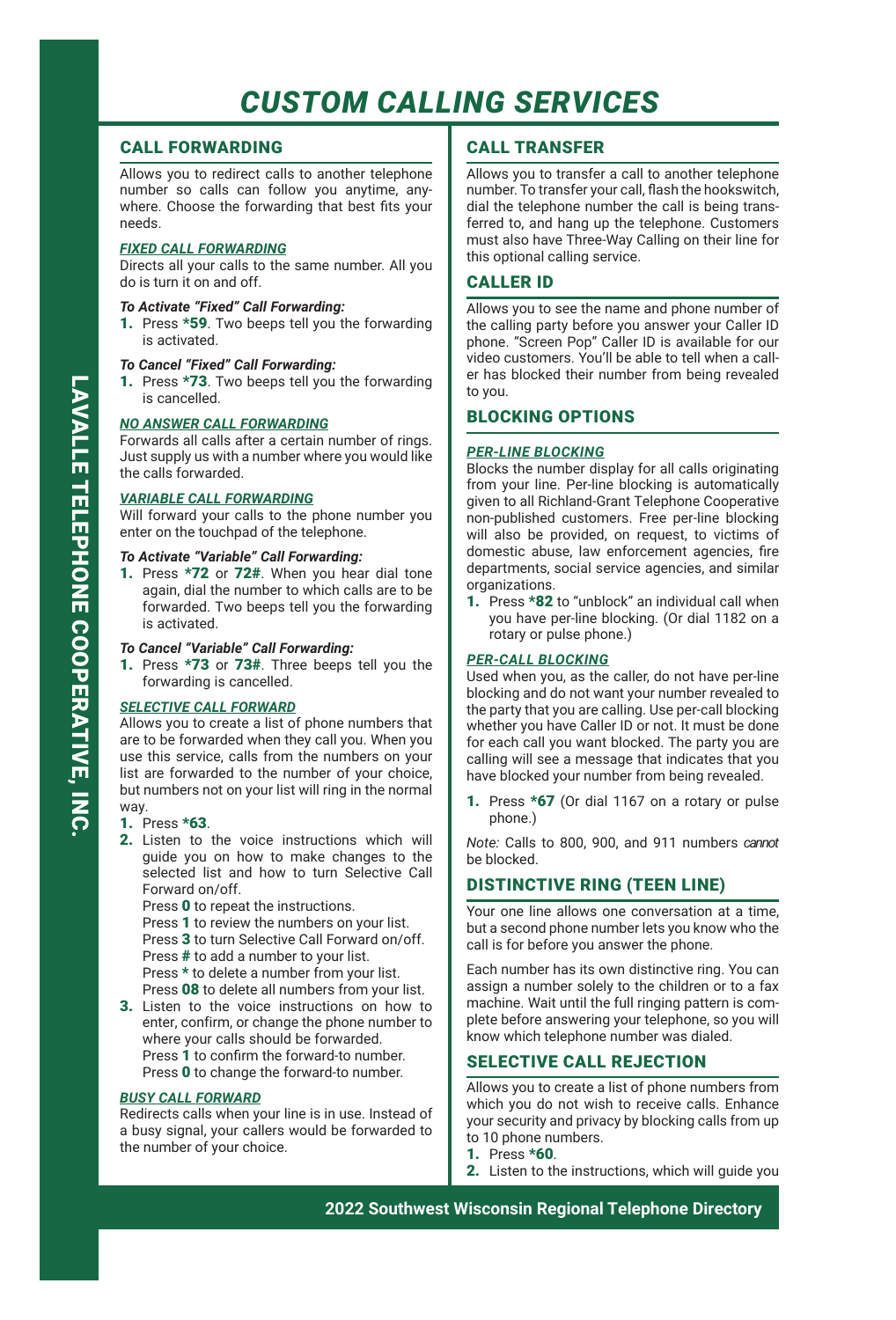# *CUSTOM CALLING SERVICES*

through making changes to your rejection list. Make sure Selective Call Rejection is turned on or off.

Press 0 to repeat the instructions.

Press 1 to review the numbers on your call rejection list.

Press 3 to turn selective call rejection on/off. Press # to add a number to your list.

Press **#01#** to reject the last calling party.

Press \* to delete a number from your list.

Press 08 to delete all numbers from your Selective Call Rejection list.

## SELECTIVE CALL ACCEPTANCE

Allows you to screen incoming calls by creating a list of phone numbers from which you are willing to accept calls. An announcement that you are "not receiving calls at this time" is given to phone calls from numbers not on your list.

- 1. Press \*64.
- 2. Listen to the instructions, which will guide you through making changes to your acceptance list and tell you how to turn Selective Call Acceptance on and off.

Press 0 to repeat the instructions.

Press 1 to review the numbers on your call acceptance list.

Press 3 to turn selective call acceptance on/ off.

Press # to add a number to your list.

Press \* to delete a number from your list. Press 08 to delete all numbers from your Selective Call Acceptance list.

# CALL WAITING

Alerts you with a beep during a telephone conversation, indicating that another call is waiting to be answered.

#### *To Use Call Waiting:*

1. Flash the hookswitch. The first call is on hold and you are now connected to the second call. You may alternate between calls each time you flash the hookswitch.

#### or

2. Hang Up. This will end the first call and the phone will start ringing with the second call.

#### or

3. Ignore the beep. The second caller will hear normal ringing.

#### *CANCEL CALL WAITING*

Allows you to cancel the call waiting feature before making a telephone call.

## *To Use Cancel Call Waiting:*

1. Press \*70. Listen for three beeps and a steady dial tone. Call waiting will automatically be reactivated after you have completed your call.

## THREE-WAY CALLING

Allows you to add a third party to an existing telephone conversation.

## *To Use Three-Way Calling:*

- 1. Depress the hookswitch. Then listen for three beeps and a steady dial tone. (Your present call is placed on hold.)
- 2. Dial the number of the third party.
- 3. When ready to be recownnected to the original party, depress the hookswitch once for a three-way call.
- 4. When the originating party hangs up, all parties are disconnected.

## SPEED CALLING

Allows you to dial selected telephone numbers quickly by dialing an abbreviated code. Choose Speed Dial 8 or 30.

#### *To Program Speed Calling:*

1. Press \*74 or 74#, for 8 number speed dialing (codes 2-9).

Press \*75 or 75#, for 30 number speed dialing (codes 20-49).

- 2. Listen for two-three beeps and a steady dial tone.
- 3. Enter the speed dialing code (2-9 or 20-49).

ten for two confirmation beeps.

4. Enter the desired telephone number, then lis-

## *To Use Speed Calling:*

1. Press the desired speed calling code (2-9 or 20-49).

# AUTOMATIC RECALL (CALL RETURN)

Redials the last number that called you, whether the incoming call was answered or not, except if it is a private number.

### *To Use Call Return:*

1. Press \*69 to call the last caller that called you.

#### *To Cancel Call Return:*

1. Press \*89 before the call is returned and listen to the announcement.

## AUTOMATIC CALL BACK (REPEAT DIAL)

Continuously attempts to redial a busy number that you have tried to call. When the line is free you will be alerted with a special ring and the call will automatically be made. It can also be used to call back the last outgoing call.

#### *To Use Repeat Dialing:*

- 1. Hang up on the number you tried to call. Then pick up the phone and listen for a dial tone.
- 2. Press \*66.
- 3. If the line is still busy, listen to the announcement for instructions. You will hear a shortshort-long ring when the line is free. Then your call will be made automatically when you lift the handset.

## *To Cancel Repeat Dialing:*

1. Press \*86. Listen for the announcement.

**2022 Southwest Wisconsin Regional Telephone Directory**